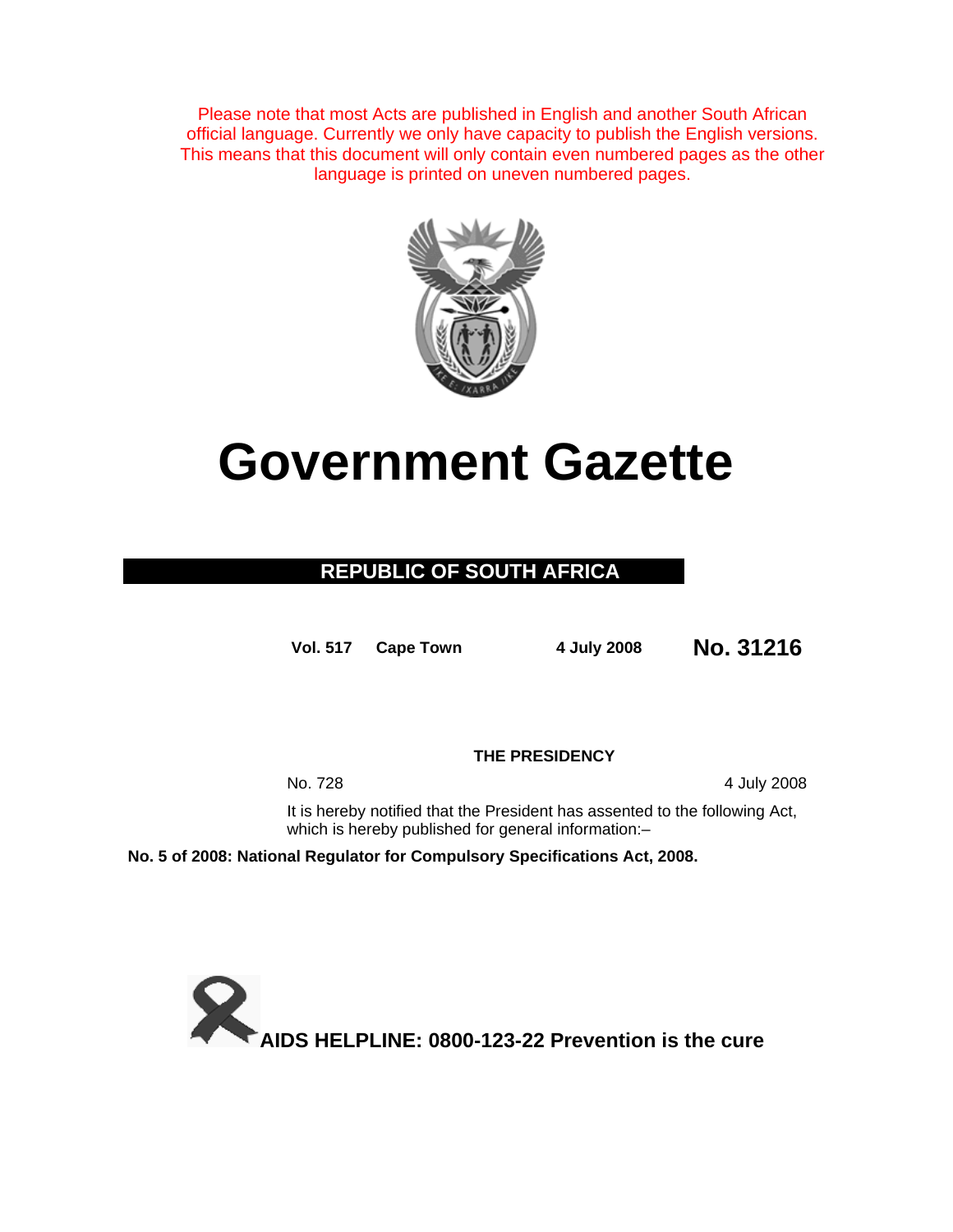Act No. 5, 2008

GOVERNMENT GAZETTE, 4 JULY 2008

NAT10NAL REGULATOR FOR COMPULSORY SPECIFICATIONS ACT. 2008

 *(Ellglish text signed by the President.) (Assented to* J *July 2008.)*

## **ACT**

To provide for the establishment of the National Regulator for Compulsory Specifications of South Africa; to provide for the appointment of the Board of the National Regulator; 10 provide for the administration and maintenance of compulsory specifications in the interests of public safety and health or for environmental protection; and to provide for matters connected therewith.

#### PREAMBLE

WHEREAS it is desirable to-

- PROMOTE the rights and obligations of government to protect the health and safety of the public and the environment;
- ESTABLISH the National Regulator for Compulsory Specifications of South Africa to be responsible for the administration and maintenance of compulsory specifications and the implementation of a regulatory and compliance system for compulsory specificalions; and
- **PROVIDE** for market surveillance by the National Regulator in order to ensure compliance with the compulsory specifications and to provide for sanctions for non-compliance to compulsory specifications,

**BE IT THEREFORE ENACTED by the Parliament of the Republic of South Africa,** as follows: $-$ 

#### TABLE OF CONTENTS

*Sections*

#### INTERPRETATION AND PURPOSE OF ACT

1. Definitions

2. Purpose of Act

#### ESTABLISHMENT OF NATIONAL REGULATOR FOR COMPULSORY SPECIFICATIONS OF SOUTH AFRICA AS PUBLIC ENTITY

- 3. Establishment of National Regulator
- 4. Powers of National Regulator
- 5. Objects of National Regulator

#### BOARD OF NATIONAL REGULATOR FOR COMPULSORY SPECIFICATIONS OF SOUTH AFRICA

- 6. Appointment of members and Chairperson of Board of National Regulator 15
- Term of office
- 8. Disqualification
- 9. Conditions of appointment
- 10. Operating procedures of Board

10

5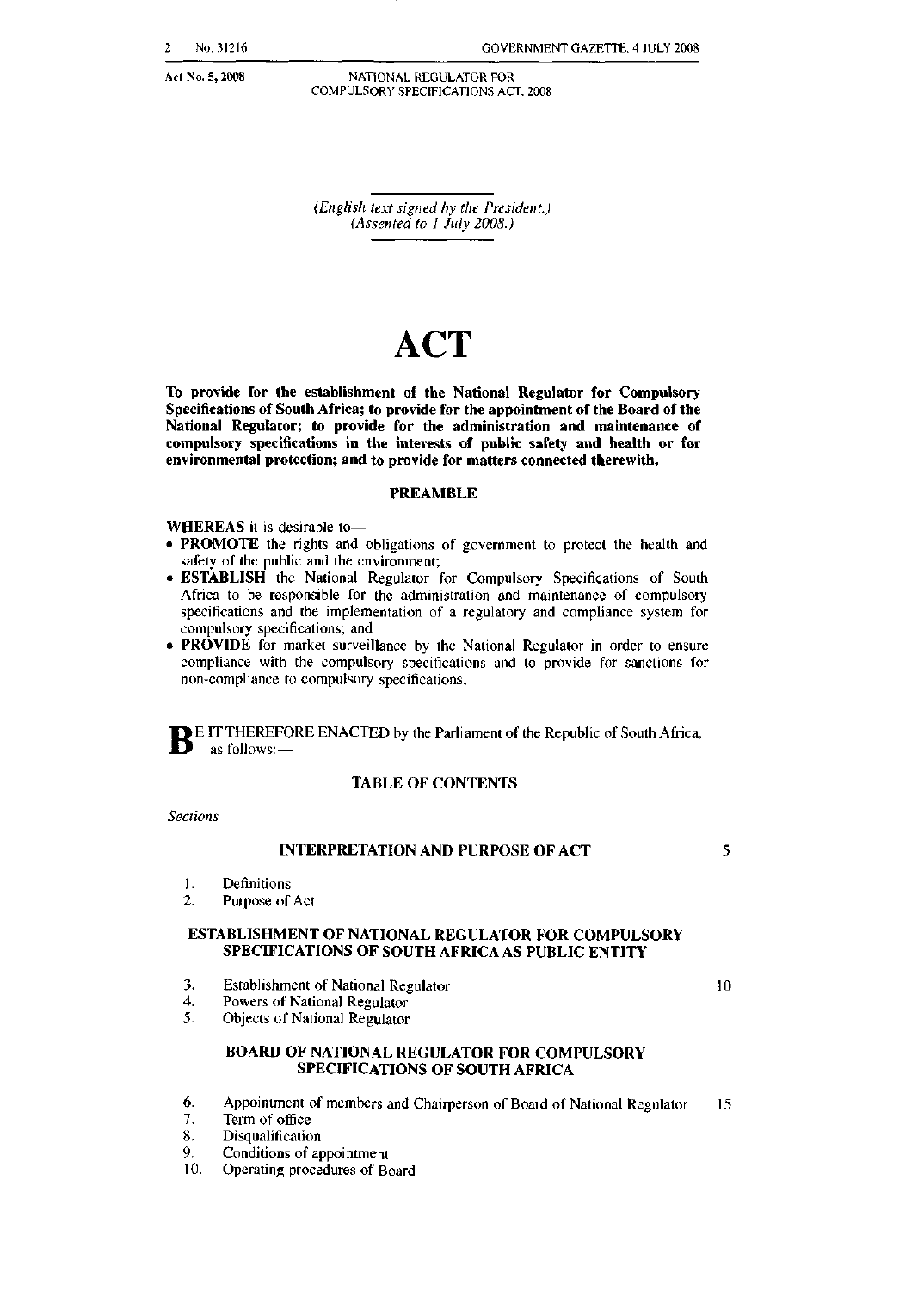#### Act No.5, 2008 NATIONAL REGULATOR FOR COMPULSORY SPECIFICATIONS ACT, 2008

| 11. |  |  | Committees |
|-----|--|--|------------|
|-----|--|--|------------|

12. Advisory Forum

13. Compulsory specifications

#### COMPULSORY SPECIFICATIONS

| 14. | Effect of declaration as compulsory specification              | 5. |
|-----|----------------------------------------------------------------|----|
| 15. | Non-conformance to compulsory specification                    |    |
| 16. | Appointment of market surveillance inspectors                  |    |
| 17. | Powers of entry                                                |    |
| 18. | Identification prior to entry and co-operation with inspectors |    |
| 19. | Powers to question and do market surveillance inspections      | 10 |
| 20. | Samples and information                                        |    |
|     | <b>EXECUTIVE MANAGEMENT</b>                                    |    |
| 21. | Appointment of Chief Executive Officer                         |    |
| 22. | Employment contract and performance agreement                  |    |
| 23. | Appointment of staff                                           | 15 |
| 24. | Services by non-employees                                      |    |
| 25. | Delegation and assignment                                      |    |
|     | <b>FINANCIAL MANAGEMENT</b>                                    |    |
| 26. | Funding and investments                                        |    |
| 27. | Application of Public Finance Management Act                   | 20 |
| 28. | Financial year and accounting                                  |    |
|     | <b>GENERAL PROVISIONS</b>                                      |    |
| 29. | Disclosure of certain information in public interest           |    |
| 30. | Presumption                                                    |    |
| 31. | Certain acts not interpreted as assurances or guarantees       | 25 |
| 32. | Confidentiality of certain information                         |    |
| 33. | Liability of National Regulator                                |    |
| 34. | Offences and penalties                                         |    |
| 35. | Transitional provisions                                        |    |
| 36. | Regulations                                                    | 30 |

37. Short title and commencement

#### INTERPRETATION AND PURPOSE

#### **Definitions**

1. In this Act, unless the context indicates otherwise-

"amendment", with regard to a compulsory specification, includes the complete 35 or panial substitution of one or more of the provisions of a compulsory specification;

"Board" means the Board of the National Regulator for Compulsory Specifications appointed in terms of section 6;

"commodity" includes any substance or any element or characteristic of a 40 commodity or a category or system of commodities:

"compulsory specification" means a compulsory specification contemplated in section 13;

"conformity assessment" means the procedure used to determine, directly or indirectly, that the relevant requirement in technical regulations, standards or any 45 other relevant and validated documentation has been fulfilled;

"distinctive mark" means a mark prescribed in terms of this Act which is applied to a commodity;

"examine" means to inspect or analyse a product or service closely in order to determine compliance of the product or service with the requirements of a 50 compulsory specification;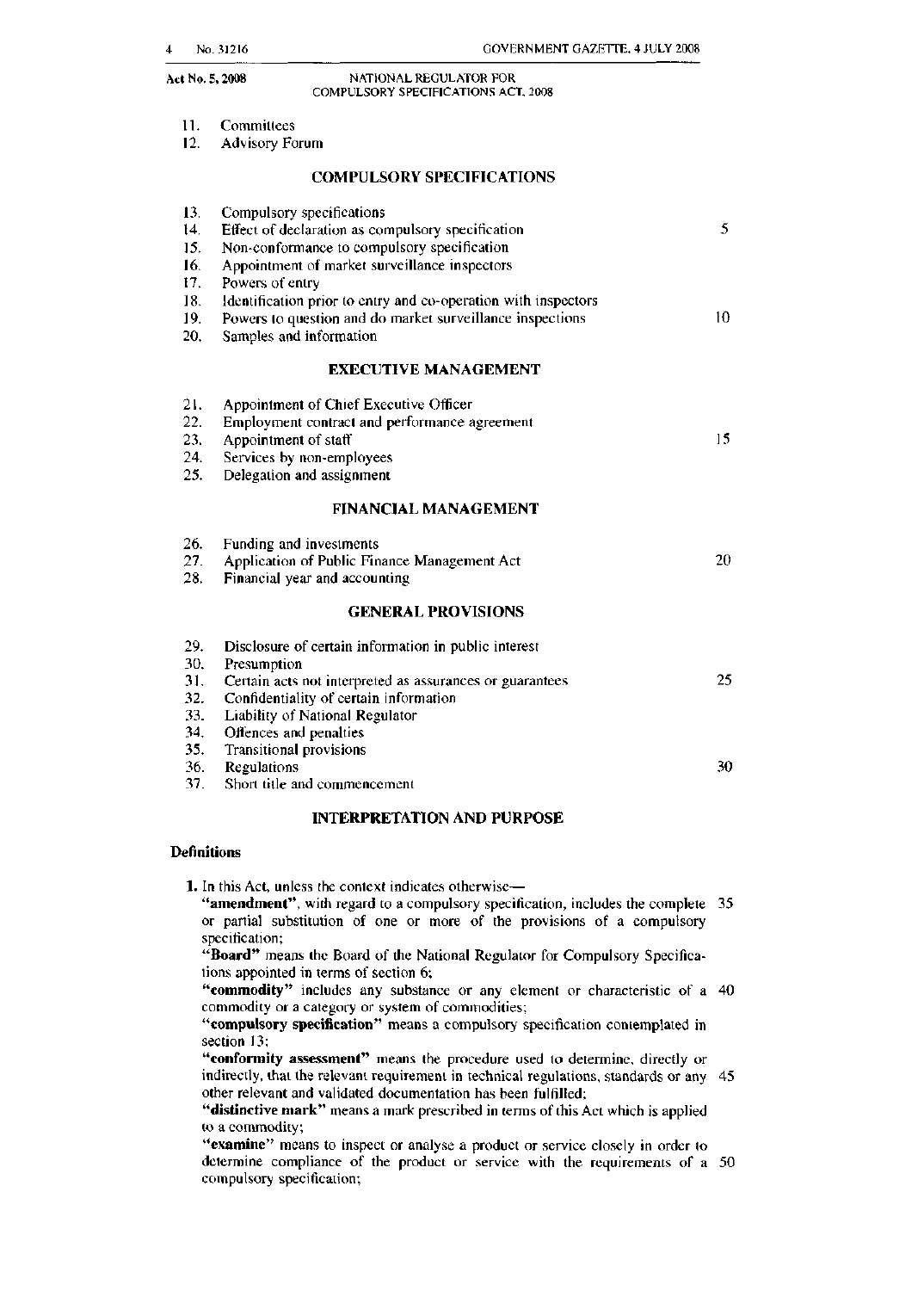#### Act No. 5, 2008 NATIONAL REGULATOR FOR COMPULSORY SPECIFICATIONS ACT. 2008

| "importer" means an importer as defined in section 1(1) of the Customs and                                                                                            |    |
|-----------------------------------------------------------------------------------------------------------------------------------------------------------------------|----|
| Excise Act, 1964 (Act No. 91 of 1964);                                                                                                                                |    |
| "inspector" means a person appointed as an inspector in terms of section $16(1)$ ;<br>"issue" with regard to a compulsory specification, includes making available by |    |
| means of electronic, photographic or another medium;                                                                                                                  | 5  |
| "letter of authority certificate" means a letter of authority issued to a                                                                                             |    |
| manufacturer or importer in terms of section $5(2)(f)$ ;                                                                                                              |    |
| "manufacture" includes produce, assemble, alter, modify, adapt, convert, process                                                                                      |    |
| or treat;                                                                                                                                                             |    |
| "market surveillance inspection" means any activity of the National Regulator,                                                                                        | 10 |
| other than testing, concerned with determining, either directly or indirectly,                                                                                        |    |
| whether any or all of the requirements of a compulsory specification are met;                                                                                         |    |
| "Minister" means the Minister responsible for trade and industry;                                                                                                     |    |
| "National Regulator" means the National Regulator for Compulsory Specifica-                                                                                           |    |
| tions of South Africa established by section 3(1);                                                                                                                    | 15 |
| "premises" means any land or any building or other structure, and includes any                                                                                        |    |
| train, boat, ship, aircraft or other vehicle;                                                                                                                         |    |
| "prescribed" means prescribed by regulation or notice in terms of this Act;                                                                                           |    |
| "product" means any commodity that is manufactured or any agricultural                                                                                                |    |
| product, including fish and fish products;                                                                                                                            | 20 |
| "Public Finance Management Act" means the Public Finance Management Act,<br>1999 (Act No. 1 of 1999);                                                                 |    |
| "regulation" means a regulation made under section 36;                                                                                                                |    |
| "SABS" means the South African Bureau of Standards;                                                                                                                   |    |
| "sales permit" means a permit issued under section 14(4);                                                                                                             | 25 |
| "SANS" means a South African National Standard approved by the South African                                                                                          |    |
| Bureau of Standards in accordance with the Standards Act, 2008;                                                                                                       |    |
| "sell" includes--                                                                                                                                                     |    |
| (i) display, offer or advertise for sale; or                                                                                                                          |    |
| (ii) export from the Republic for or in pursuance of a sale;                                                                                                          | 30 |
| (iii) having in possession for the purposes of sale, trade, manufacture or export                                                                                     |    |
| from the Republic;                                                                                                                                                    |    |
| (iv) exchange, donate, lease or offer or display for leasing;                                                                                                         |    |
| "system", with regard to a commodity, means a system which is designed to                                                                                             |    |
| achieve a particular purpose or to perform a specific function;                                                                                                       | 35 |
| "this Act" includes a regulation made under section 36.                                                                                                               |    |
| <b>Purpose of Act</b>                                                                                                                                                 |    |
| 2. The purpose of the Act is—                                                                                                                                         |    |

(a) to provide a legal framework for the administration and maintenance of compulsory specifications in the interests of public safety and health or for 40 environmental protection in the Republic; and

(b) to establish the National Regulator to administer compulsory specifications.

### ESTABLISHMENT OF NATIONAL REGULATOR AS PUBLIC ENTITY

#### Establishment of National Regulator as public entity

3. (1) The National Regulator is hereby established as a public entity. 45 (2) The National Regulator is a juristic person and must operate and perform its functions in accordance wilh this Act.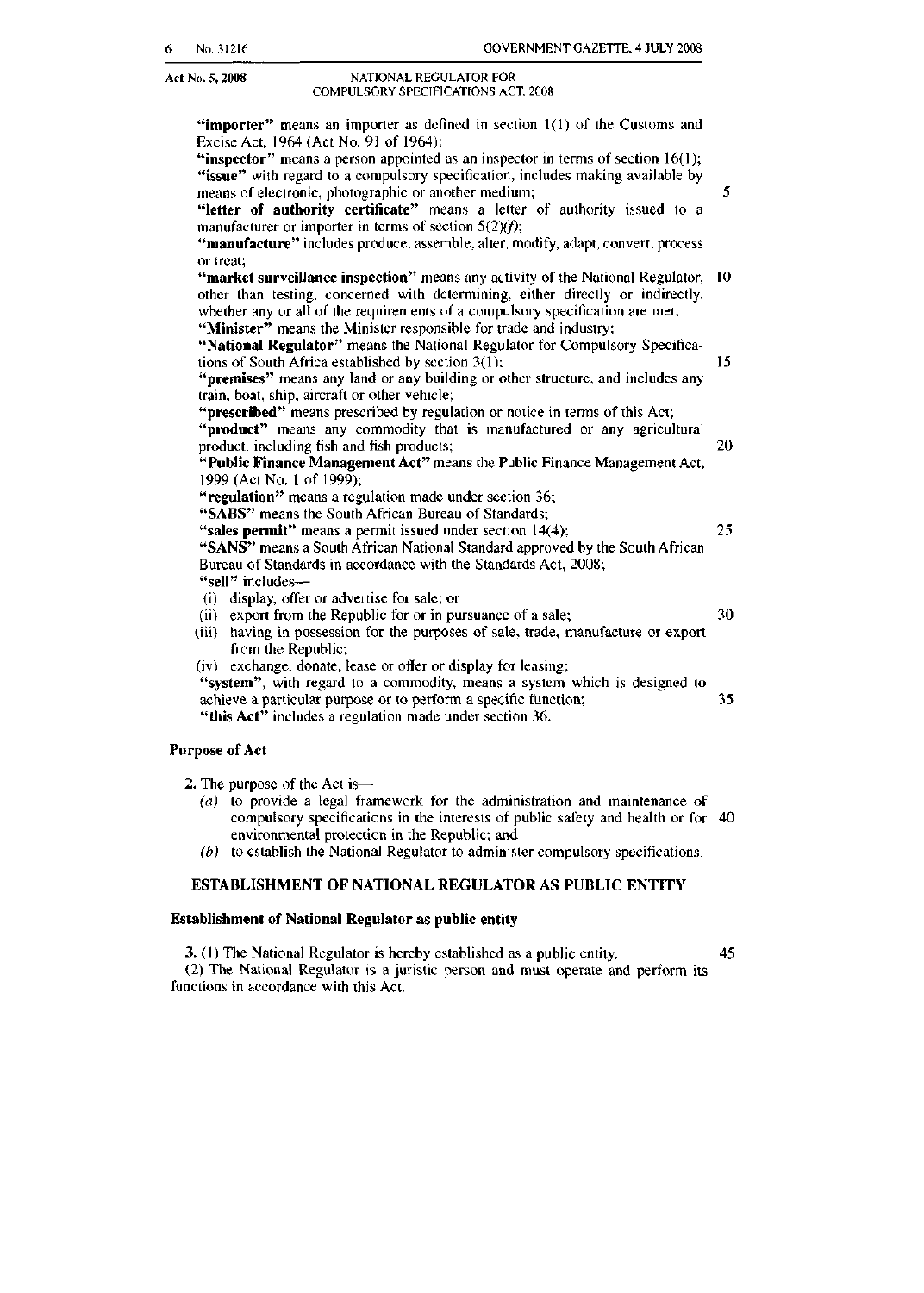#### Act No. 5, 2008 NATIONAL REGULATOR FOR COMPULSORY SPECIFICATIONS ACT, 2008

(3) The establishment of the National Regulator does not affect the validity of any action taken by the SABS prior to the commencement of this Act.

#### POWERS AND OBJECTS OF NATIONAL REGULATOR

#### Powers of National Regulator

**4.** (1) The National Regulator may do all that is necessary or expedient to perform its  $\overline{5}$ functions, including-

- $(a)$  acquiring or disposing of property or any right in respect thereof, but ownership in immovable property may be acquired or disposed of only with the consent of the Minister in concurrence with the Minister of Finance;
- (b) opening and operating banking accounts in Ihe name of the National 10 Regulator;
- (c) investing any of the money of the National Regulator;
- $(d)$  insuring the National Regulator-
	- (i) against any loss, damage or risk; or

(ii) against any liability it may incur in the application of this Act;  $15$ 

- $(e)$  performing legal acts, including acts in association with or on behalf of any other person or organ of state;
- $if)$  subject to subsection (2), concluding agreements with organs of state and other persons; or
- ( $g$ ) instituting or defending any legal action. 20

(2) An agreement concluded in terms of subsection  $(1)(f)$  may not conflict with any international requirement that is binding on the National Regulator.

#### Objects of National Regulator

5, (1) The objects of the National Regulator are to-

- (a) make recommendations to the Minister with regard to compulsory specifica- 25 tions;
- (b) administer and maintain compulsory specifications;
- (c) carry out market surveillance through inspection in order to monitor compliance with compulsory specifications; and
- $(d)$  enforce compliance with compulsory specifications.  $30$
- (2) In order to achieve its objects, the National Regulator may-(a) acquire and maintain the equipment required for market surveillance
	- inspection purposes;  $(b)$  inform the South African commerce, industry and the public about compul-
	- sory specifications; 35
	- $(c)$  establish and maintain the necessary expertise on an internationally acceptable level;
	- $(d)$  obtain membership of, participate in or develop relationships with, foreign or international bodies having any objects similar to those of the National Regulator; 40
	- $(e)$  perform, in so far as it is not contrary to or inconsistent with any Act, such functions as the Minister may assign to the National Regulator;
	- $(f)$  issue a letter of authority certificate which permits commodities or products to be sold or services to be supplied;
	- (g) obtain the cooperation of government departments, local authorities or other 45 public bodies, and enter into agreements with them;
	- (h) enter into agreements with conformity assessment services providers to inspect, examine, test or analyse samples on behalf of the National Regulator; and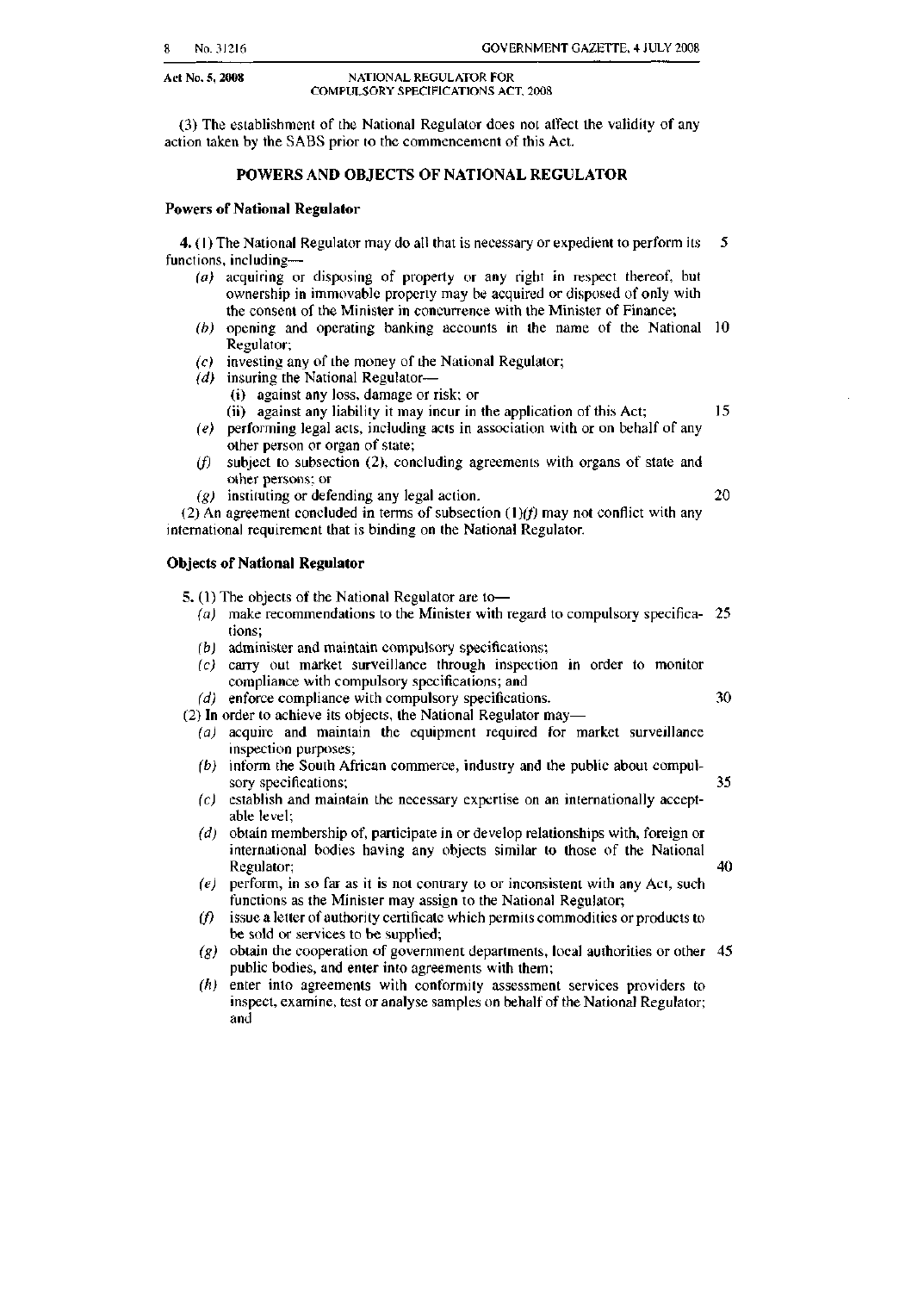#### Act No.5, 2008 NATIONAL REGULATOR FOR COMPULSORY SPECIFICATIONS ACT. 2008

 $(i)$  establish specialist consultative committees to provide input into the process 10 interpret and implement compulsory specifications.

#### BOARD OF NATIONAL REGULATOR FOR COMPULSORY SPECIFICATIONS

## Appointment of members and chairperson of Board of National Regulator 5

6. (I) The Board consists of nat less than seven, and not more than nine members, and is made up as follows:

- *(a)* The Chief Executive Officer of the National Regulator by virtue of his or her office;
- (b) the rest of the members, who are non-executive members and are appointed by  $10$ the Minister.

(2) When appointing the members of the Board, the Minister must ensure that such members-

- $(a)$  are broadly representative of the demographics of the country; and
- (b) have sufticient knowledge, experience or qualifications relating to the 15 functions of the National Regulator and the responsibilities of the Board.

(3) The Minister must designate a member of the Board as chairperson.

#### Term of office

 7. (1) Non-executive members of the Board hold office for a period not exceeding five years and are eligible for reappointment. 20

 (2) A person appointed to fill a vacancy holds office for Ihe remaining portion of the term of the vacating member,

(3) A member of the Board may resign by giving at least one month's written notice,

#### **Disqualification**

8. (1) A person may not be appointed or continue to serve as a member of the Board 25 if he or she-

(a) is an unrehabilitated insolvent;

- $(b)$  has at any time been convicted of an offence involving dishonesty;
- (c) has, as a result of improper conduct, been removed from an office of trust; or

 $(d)$  has been declared by a court to be mentally ill or unfit.  $30$ 

(2) A member of the Board must vacate his or her office if he or she is absent from three consecutive meetings of the Board without the prior leave of the chairperson,

(3) Subject to Ihe Promotion ofAdministrative Justice Act 2000 (Aci No, 3 of 2000), the Minister may at any time after consulting the Board terminate the term of office of any member of the Board if there arc good reasons for doing so. 35

#### Conditions of appointment

9. (I) The conditions of appointment of members of the Board who are not in the employ of an organ of state, are determined by the Minister, after consultation with the Minister of Finance.

(2) The conditions of appointment may include remuneration and any allowance 40 payable by the Board.

(3) Members who are employed by an organ of state are not entitled to remuneration, or any allowance, but must be reimbursed for out-of-pocket expenses by Ihe Board,

#### Operating procedures of Board

10. (I) The Board must meet at least four times a year. 45

 (2) The chairperson of the Board decides when and where the Board will meet, out a majority of Board members may request the chairperson in writing to convene a meeting at a time set out in the request.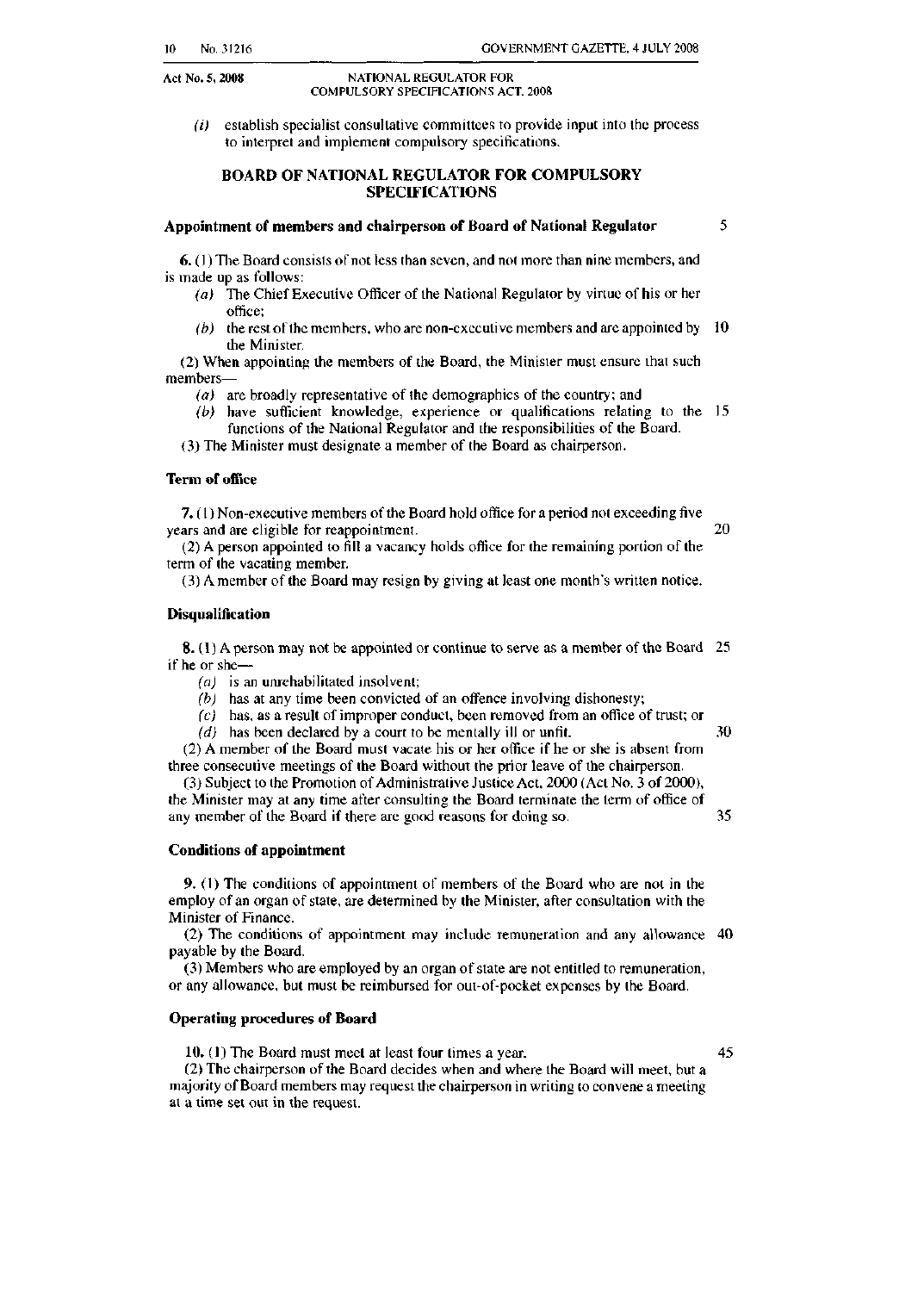#### Act No. 5, 2008 NATIONAL REGULATOR FOR COMPULSORY SPECIFICATIONS *ACT.* 200B

 0) If Ihe chairperson and the vice-chairperson are absent from <sup>a</sup> meeting, the Board may elect a member from among their number to preside at that meeting.

(4) A majority of the members of the Board constitutes a quorum for a meeting of the Board,

 (5) Decisions of the Board require thc supporting vole of a majority of members 5 present at a meeting.

(6) The Board must keep minutes of its proceedings and decisions.

(7) The Board may, by resolution, make rules to further regulate its proceedings.

#### Committees

**11.** (1) The Board may establish committees to assist it in the performance of its  $10$ functions.

(2) The Board must determine the composition, rules and procedures of committees established in terms of this section.

(3) The Board may from time to time dissolve or reconstitute a committee.

(4) Any decision taken by a committee established under this section must be ratified 15 by the Board.

#### Advisory Forum

Compulsory spedfications

12. (l) The Board must establish an Advisory Forum with a balance of interests consisting of representatives of organisations who have an interest in the matters contemplated in this Act. 20

(2) The Advisory Forum must advise the Board on-

(a) matters in respect of which the National Regulator could play a role; and (b) any other matter on which the Board requests advice.

(3) The Board must establish a constitution and, if necessary, rules for the Advisory Forum. 25

COMPULSORY SPECIFICATIONS

13. (I) The Minister may, on the recommendation of the Board, in respect of any

commodity, product or service which may affect public safety, health or the environment, by notice in the *Gazette*- **30** 

- (a) declare a SANS or a provision of a SANS to be a compulsory specification-
	- (i) by referring to the title and the number of that standard only, without indicating the year or edition number, and if that SANS is amended, the amended SANS is deemed to have been incorporated: or
	- (ij) by referring to the title, number and year or edition number of that 35 SANS,
- (b) declare an amended SANS or an amended provision of a SANS to be a subsection  $(1)(a)(ii)$ ; compulsory specification if the original declaration was made in terms of
- (c) declare or amend a compulsory specification if a SANS or a provision of a 40 SANS is not available in terms of paragraphs  $(a)$  and  $(b)$ ; or
- (d) withdraw a compulsory specification.

(2) A notice under subsection  $(1)(a)$ ,  $(b)$  or  $(c)$ -

- (a) must contain full particulars of the specification, provision or amendment;
- $(b)$  comes into operation on a date fixed in the notice, which date may not be less 45 than two months after the date of publication of the notice;
- (c) may fix different dates on which different provisions of a compulsory specification come into operation.

(3) The Minister may alter a date referred to in subsection  $2(b)$  or  $(c)$  by notice in the *Gazette. 50*

(4) The Minister may not publish a notice under subsection  $(1)(a)$ ,  $(b)$  or  $(c)$ , unless a preliminary notice has been published in the *Gazerte-*

(a) setting out full particulars of the proposed compulsory specification or amendment; and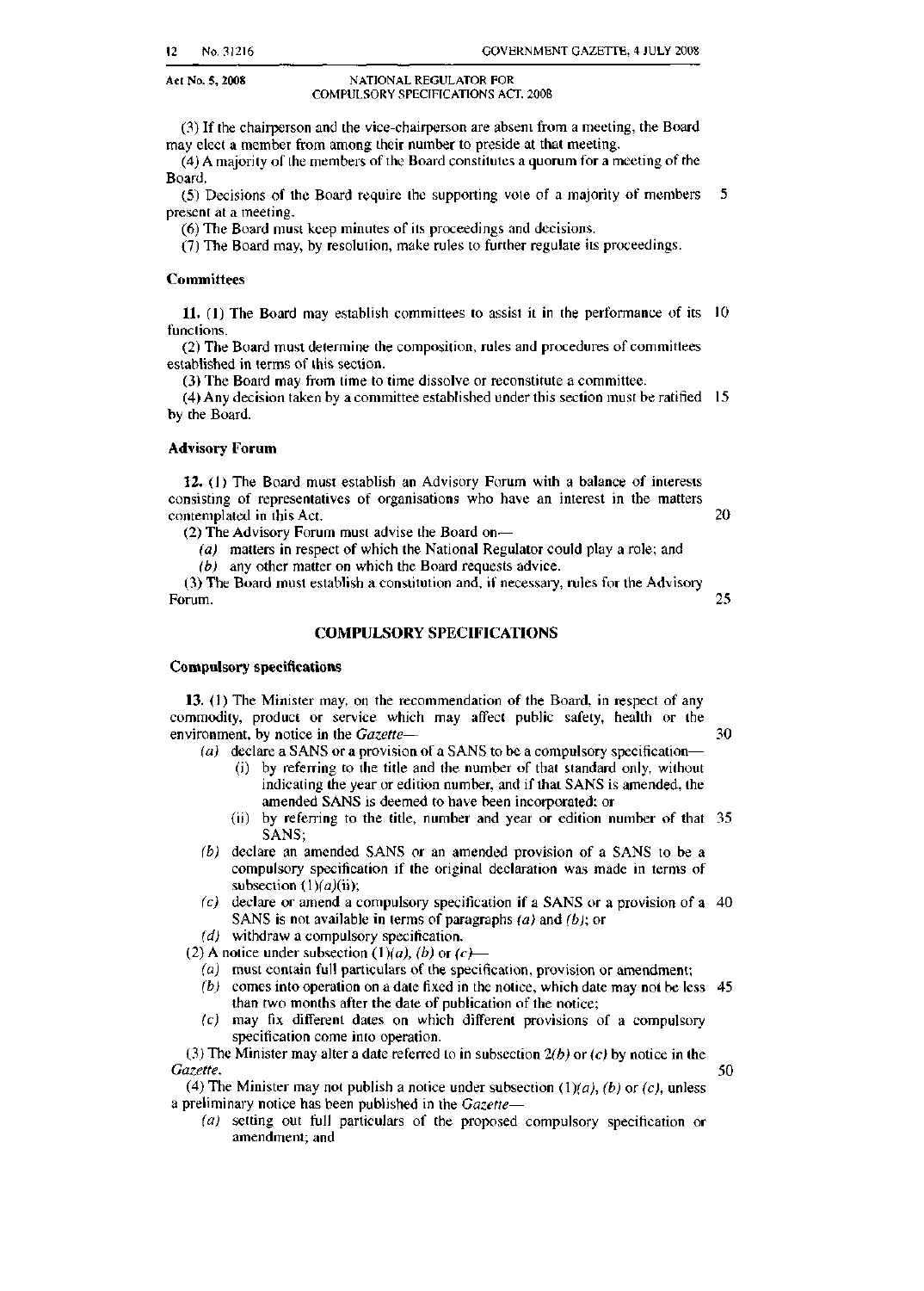#### Act No. 5, 2008 NATIONAL REGULATOR FOR COMPULSORY SPECIFICATIONS ACT. 2008

 of the publication of the preliminary notice. (b) in which inlcrested persons arc invited to comment on the proposed compulsory specification in writing by not less than two months after the date

 or regulations that regulate the import, sale or supply of any commodity, product or 5 (5) The Minister must consult with the Minister responsible for administering any Act service. or any process, that is the subject of a preliminary notice in terms of subsection  $(4)(a)$ .

(6) A notice under subsection  $(1)(a)$ ,  $(b)$  or  $(c)$  may-

- $(a)$  require that a commodity or product to which a compulsory specification applies be marked in the prescribed manner with a distinctive mark, which 10 constitutes a declaration of conformity to the requirements of a compulsory specification:
- $(b)$  require that importers and manufacturers label a commodity or product to which a compulsory specification applies in accordance with its origin, batch, date of manufacture, characteristics or other particulars of the article; 15
- (c) require that importers and manufacturers be in possession of a letter of authority certificate issued by the National Regulator. in tenns of section *5(2)(fi;*
- (d) amend a requirement referred to in paragraph  $(b)$ ; and
- (e) withdraw a requirement referred to in paragraph  $(a)$ ,  $(b)$ ,  $(c)$  or  $(d)$ . 20

(7) The Minister may give effect to subsections (1) and (6) in the same notice.

 $subsection (1)(c)$ . (8) The Minister may make regulations in terms of section 36 that set out the consultation process which must precede the declaration or amendment contemplated in

#### Effect of declaration as compulsory specification 25

14.  $(1)$  No person may import, sell or supply a commodity, product or service to which a compulsory specification applies, except in accordance with that specification.

 (2) No person may import, sell or supply a commodity, product or service to which a compulsory specification applies, unless-

- (a) the commodity, product or service complies with, or has been manufactured in  $30$ accordance with, the compulsory specification, or both: and
- (b) if applicable, the distinctive mark referred to in section  $13(6)(a)$  has been applied to the commodity, product or service in the prescribed manner and the commodity, product or service has been marked in accordance with any requirements in terms of section  $13(6)(b)$ . 35

(3) Any person who imports, sells or supplies a commodity, product or service to which a compulsory specification applies, must---

- (a) keep or supply to the National Regulator such records as may be prescribed by the Minister.
- (b) pay such fees to the National Regulator as may be prescribed by the Minister  $40$ after consultation with the Minister of Finance.

it has been issued from complying with subsection  $(2)(a)$ . (4) The National Regulator may issue a sales permit exempting the person to whom

(5) The National Regulator may issue a permit exempting the person 10 whom il has been issued from complying with subsection  $(2)(a)$  for an experimental type approval 45 commodity or product to which a compulsory specification applies.

(6) The Minister may make regulations in terms ofsection 36 to prescribe the process for the issuing of a permit contemplated in subsection  $(4)$  or  $(5)$ .

14 No,31216 GOVERNMENT GAZETTE, 4 JULY 2008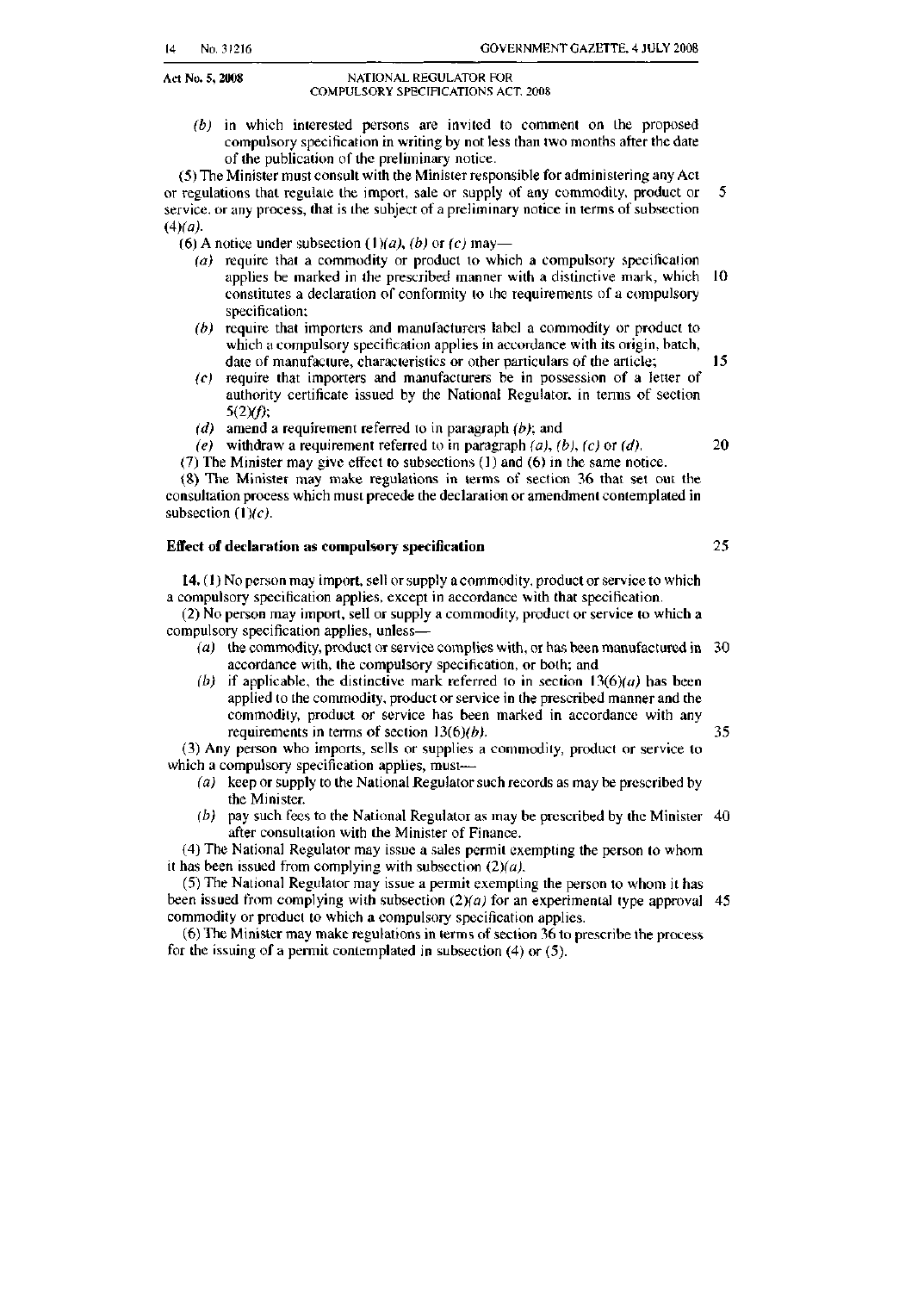#### Act No. 5, 2008 NATIONAL REGULATOR FOR COMPULSORY SPECIFlCAT10NS ACT. 2008

#### Non-conformance to compulsory specification

 15. (I) If the Chief Executive Officer on reasonable grounds suspects that a that applies to it, the Chief Executive Officer may issue a directive to ensure that any  $5$ commodity or product, or a consignment or batch of a commodity or product. does not conform to or has not been manufactured in accordance with a compulsory specification person who is in possession or control of the commodity or product, consignment or batch, keeps it in his or her possession or under his or her control at or on any premises specified in the directive, and does not tamper with or dispose of it, until the directive is withdrawn by the Chief Executive Officer in writing.

 $(2)$  The Minister may make regulations in terms of section 36 to set time limits for the 10 withdrawal of the directive referred to in subsection (1).

(3) If the National Regulator finds that a commodity or product referred to in subsection (1) does not conform to the compulsory specification concerned, the Board may-

- (a) take action to ensure the recall of a commodity or product;  $15$
- (b) direct in writing that the importer of the consignment returns it to its country of origin; or
- $(c)$  direct in writing that the consignment or batch of the article concerned be confiscated, destroyed or dealt with in such other manner as the Board may consider fit. 20

(4) The Board must inform the Minister in writing on action taken in terms of subsection (3) within 21 days.

#### Appointment of market surveillance inspectors

16, (I) In order to ensure compliance with this Act, Ihe Chief Executive Officer may in general or for a specific purpose appoint suitably qualified employees of the National 25 Regulator as inspectors.

(2) The Chief Executive Officer may withdraw an appointment referred to in subsection (I).

(3) An inspector must be furnished with a certificate stating that he or she has been appointed as an inspector in general or for a specific purpose, as the case may be, for the 30 purposes of this Act.

 $(4)$  The certificate referred to in subsection  $(3)$  must be signed by the Chief Executive Officer.

#### Powers of inspector to enter, inspect, search and seize

17. (I) In order to monitor and enforce compliance with this Act and, subject to the 35 conditions of his or her appointment, an inspector may at any reasonable time and without prior notice enter any premises, other than a private dwelling, in or upon which-

- ( $a$ ) an article in respect of which there is a compulsory specification is-
	- (i) manufactured or sold; 40
	- (ii) stored or used in the course of any business; or
	- (iii) stored for any purpose in connection with the import or export of the commodity or product;
- (b) any manufacture, sale, use or storage is reasonably suspected; or
- (e) any records with regard to the import, manufacture or sale of an article 45 referred to in paragraph  $(a)$  or  $(b)$  are kept.

(2)An inspector may enter a private dwelling or any place other than a place referred to in subsection (1) only-

{oJ wilh the consent of the owner or occupier; or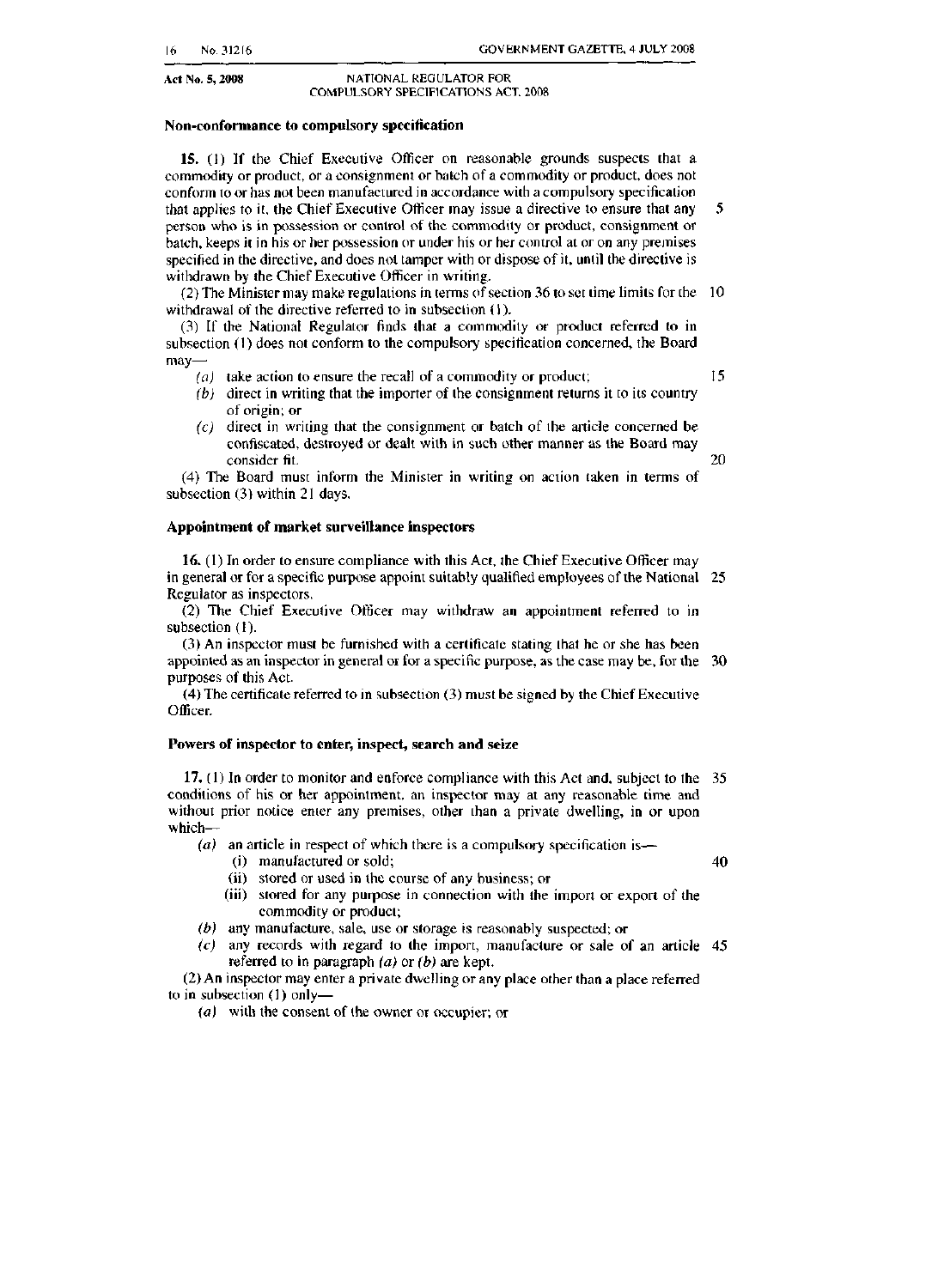#### Act No. 5, 2008 NATIONAL REGULATOR FOR COMPULSORY SPECIHCATIONS ACT. 2008

(b) if authorised to do so by a warrant issued in terms of subsection  $(3)$ ,

being committed within the area of jurisdiction of that judge or magistrate. 5  $(3)$  A warrant contemplated in subsection  $(2)$  may be issued by a judge or a magistrate if it appears from written information given by the inspector on oath or affirmation that there are reasonable grounds for believing that a contravention of this Act has been or is

(4) The warrant contemplated in subsection (3) must specify the parameters within which the inspector may perform an entry, search or seizure.

(5) An inspector entering any premises referred (0 in subsections (I) and (2) may be accompanied by an interpreter.

(6) An inspector who enters and inspects any premises under this section must 10 conduct the entry and inspection with strict regard for decency and order, and with regard to each person's right to dignity, freedom, security and privacy;

 $(7)$  An inspector who removes anything from premises being searched, must-

- (a) issue a receipt for it to the owner or person in control of the premises; and (b) return it as soon as practicable after it has served the purpose for which it was  $15$
- removed.

#### Identification prior to entry and co-operation with inspectors

18. (1) An inspector must immediately beforc entering premises in accordance with section 17-

- (a) audibly identify himself or herself and demand admission to the premises:  $20$
- (b) notify the person in control of the premises of the purpose of the entry, unless there are reasonable grounds to believe that such notification might defeat the purpose of the search; and
- $(c)$  on request of the person in charge of such premises, produce the certificate referred to in section 16(3) to that person. 25

(2) Any person who is in charge of premises referred to in section 17(1) and (2) must at all reasonable times co-operate with and furnish such assistance as an inspector may require in the exercise of his or her powers under this Act.

(3) In the event of resistance to an entry and search, an inspector may call the police to use such force as is reasonably necessary, including the breaking of a door or window 30 of the premises.

#### Powers to question and do market surveillance inspections

19. (I) In order to monitor and enforce compliance with this Act, an inspector may-

- (a) examine and take samples of an article referred to in section 17(1) or any component. material or substance in or upon the premises concerned used or 35 suspected to be intended for use in the manufacture of such an article;
- (b) opcn and examine the contents of any package or containcr which comains or is suspected to contain an article referred to in section 17(1) or any component, material or substance in or upon the premises concerned used or suspected to be intended for use in the manufacture of such an article; 40
- (c) examine any operation or process carried out in or upon the premises referred to in section 17(1) in connection with the manufacture or supply of any commodity, product or service, for which a compulsory specification is applicable in terms of this Act;
- (d) at any time demand from any person that he or she at a time and place fixed by  $45$ the inspector produce to him or her any hook, notice, record, list or other document which is in the possession or custody or under the control of that person or any other person on his or her behalf;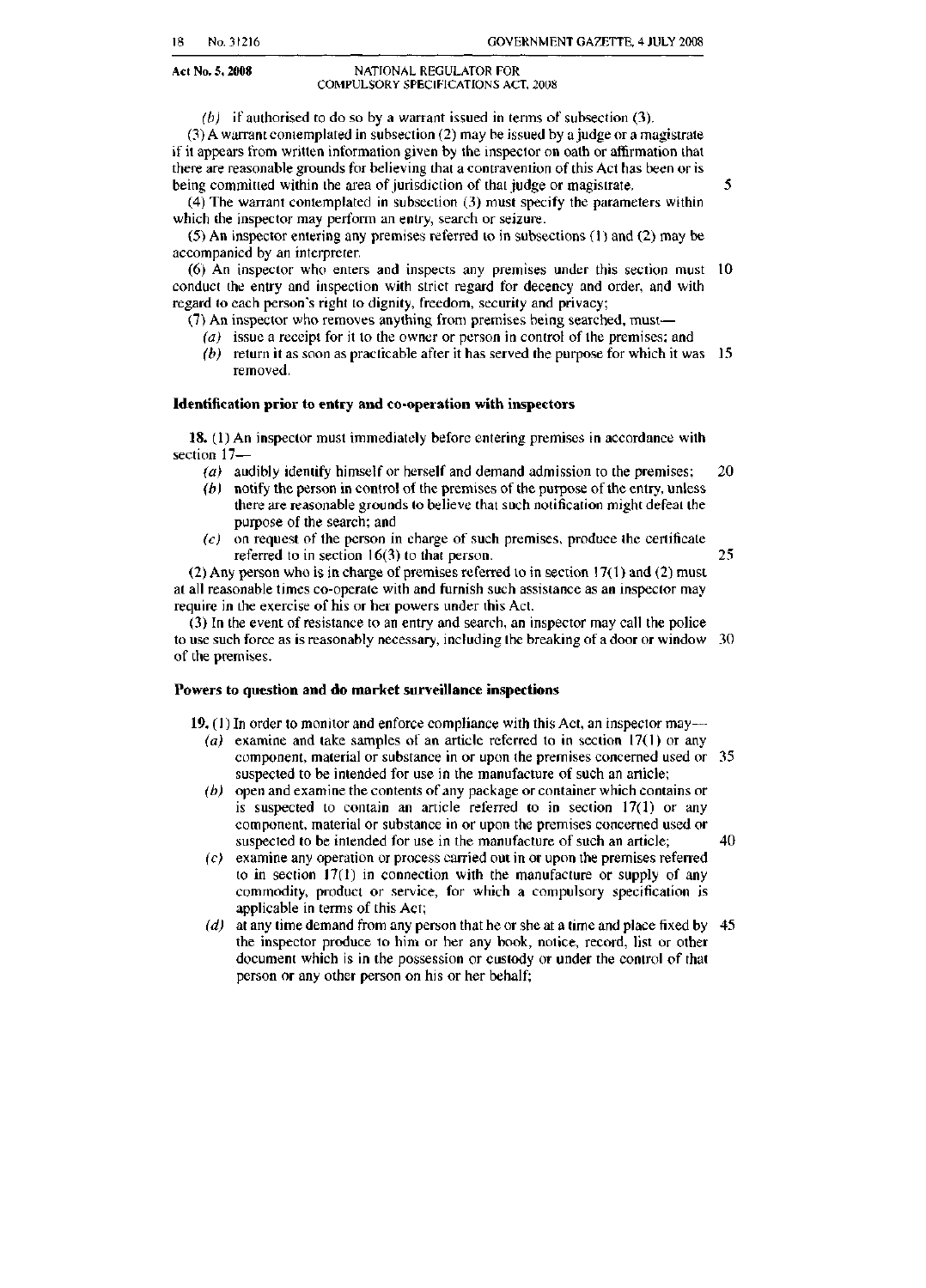#### Act No. *S, 2008* NATIONAL REGULATOR FOR COMPULSORY SPECIFICATIONS ACT. 2008

- made, if it relates to an article referred to in section  $17(1)(a)$  or  $(b)$ ;  $(e)$  examine a book, notice, record, list or other document referred to in paragraph  $(d)$  and make copies thereof or extracts therefrom or request that they be
- (f) require from a person in charge of any records referred to in section  $17(1)(c)$  an explanation of any record or entry therein, and seize such record if it may 5 afford evidence of any offence in terms of this Act;
- $(g)$  require any person who is the owner or in control of the premises referred to in section  $17(1)$  to appear at a time and place fixed by the inspector, and question that person with regard to any matter which the inspector is investigating; or 10
- $(h)$  examine any relevant document of a manufacturer or importer of a commodity, or product or the supplier of a service in respect of which a compulsory specification is in force. to determine whether that manufacturer or importer has paid the prescribed fees referred to in section  $14(3)(b)$ .

(2) A person questioned by an inspector conducting an investigation in terms of this 15 section must answer each question truthfully and to the best of his or her ability.

(3) No self-incriminating answer given or statement made to an inspector is admissible as evidence in criminal proceedings against the person who gave the answer or made the statement, except in criminal proceedings where the person concerned stands trial on a charge contemplated in section  $34(1)(i)$ , (i) or (k). 20

#### Samples and information

 sells or supplies any commodity or product or supplies any service for which a 20. (1) Notwithstanding anything to the contrary in this Act, any person who imports, compulsory specification is in force, must at the written request of the National Regulator, within a period stated in the request, and at that person's own cost- $\sim$  25

- (a) submit, or make available, to the National Regulator any sample as may be specified in the request, for examination, testing or analysis; or
- $(b)$  furnish to the National Regulator such information as may be specified with regard to the article concerned or its manufacture or the service supplied; and
- $(c)$  comply with the sampling requirements of the compulsory specification that is 30 in force.

(2) The National Regulator may examine any sample obtained in terms of this Act, or have it tested or analysed, in order to determine whether the article. component, material or substance concerned complies with or has the characteristics of or has been manufactured in accordance with the requirements of any compulsory specification 35 applicable in terms of this Act.

(3) If any sample obtained in terms of this Act is damaged or destroyed during the process of examining, testing or analysing such sample, the National Regulator is not liable for thc damage to or destruction of that sample. except where the damage is due to negligence of the National Regulator. 40

(4) The result of any examination. test or analysis of any sample of a commodity, product manufactured or service supplied in respect of which a compulsory specification is in force. is regarded to be valid for the whole consignment or batch from which the sample was obtained or to the similar services by the supplier, until the contrary is proved, or unless otherwise specified in the compulsory specification that is in force. 45

20 No.31216 GOVERNMENT GAZETTE, 4 JULY 2008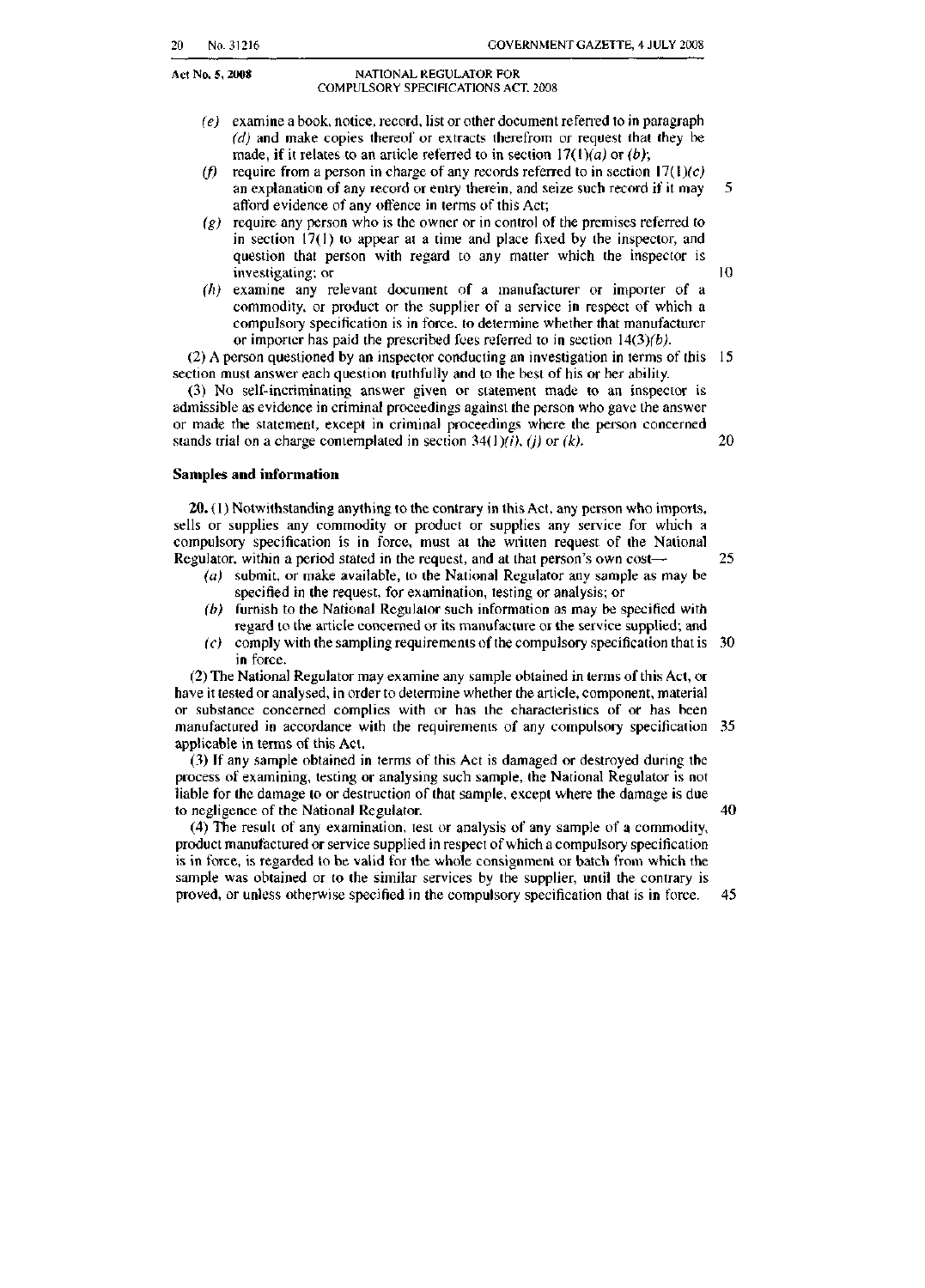#### Act No. *S, 2008* NATIONAL REGULATOR FOR COMPULSORY SPECIFICATIONS ACT. 2008

#### EXECUTIVE MANAGEMENT

#### Appointment of Chief Executive Oflicer

21. (1) The Board, with the concurrence of the Minister, must appoint a suitably qualified person as the Chief Executive Officer.

 (2) The Chief Executive Officer is an employee of the National Regulator and is 5 accountable to the Board.

(3) The Chief Executive Officer is responsihle for the efficient management of the National Regulator and must perform any function assigned or delegated to him or her by the Board.

(4) The Chief Executive Officer holds office for an agreed term not exceeding five 10 years and may be reappointed upon the expiry of thai term of office,

(5) If the Chief Executive Officer is unable to fulfil his or her functions, the Board must appoint an acting Chief Executive Officer to exercise the powers and perform the functions of the Chief Executive Officer.

#### Employment contract and performance agreement 15

22. (1) The Board must conclude a wrinen performance agreement with the Chicf Executive Officer-

- ( $a$ ) within a reasonable time after the appointment of the Chief Executive Officer; and
- (b) thereafter, annually within one month of the commencement of each financial 20 year.

(2) The performance agreement must include $-$ 

- (a) measurable performance objectives and targets that must be met, and must provide for the lime-frames within which lhose performance objectives and targets must be met; 25
- (b) standards and procedures for evaluating performance and intervals for evaluation; and
- $(c)$  the consequences of substandard performance.

(3) The employment contract of the Chief Executive Officer must incorporate in an appropriate fonn section 57 of the Public Finance Management Act. 30

#### Appointment of staff

23. (1) The Chief Executive Officer may, after consultation with the Board, appoint staff to assist the National Regulator in carrying out its functions.

(2) The Minister may, after consultation with the Minister for the Public Service and Administration and the Minister of Finance- 35

- (a) approve a human resource policy for the National Regulator;
- (b) approve the remuneration, allowances, benefits and other terms and conditions of appointment of members of staff, taking into account the Public Service Act, 1994 (Proclamation No. 103 of 1994).

#### Services by non-employees and the services of the services of the services of the services of the services of the services of the services of the services of the services of the services of the services of the services of

24. The National Regulator may contract for the services of any person, olher than an employee, to perform any specific act or function.

#### Delegation and assignment

25. (1) The Board may delegate or assign any of its powers and duties to the Chief Executive Officer in accordance with this section. 45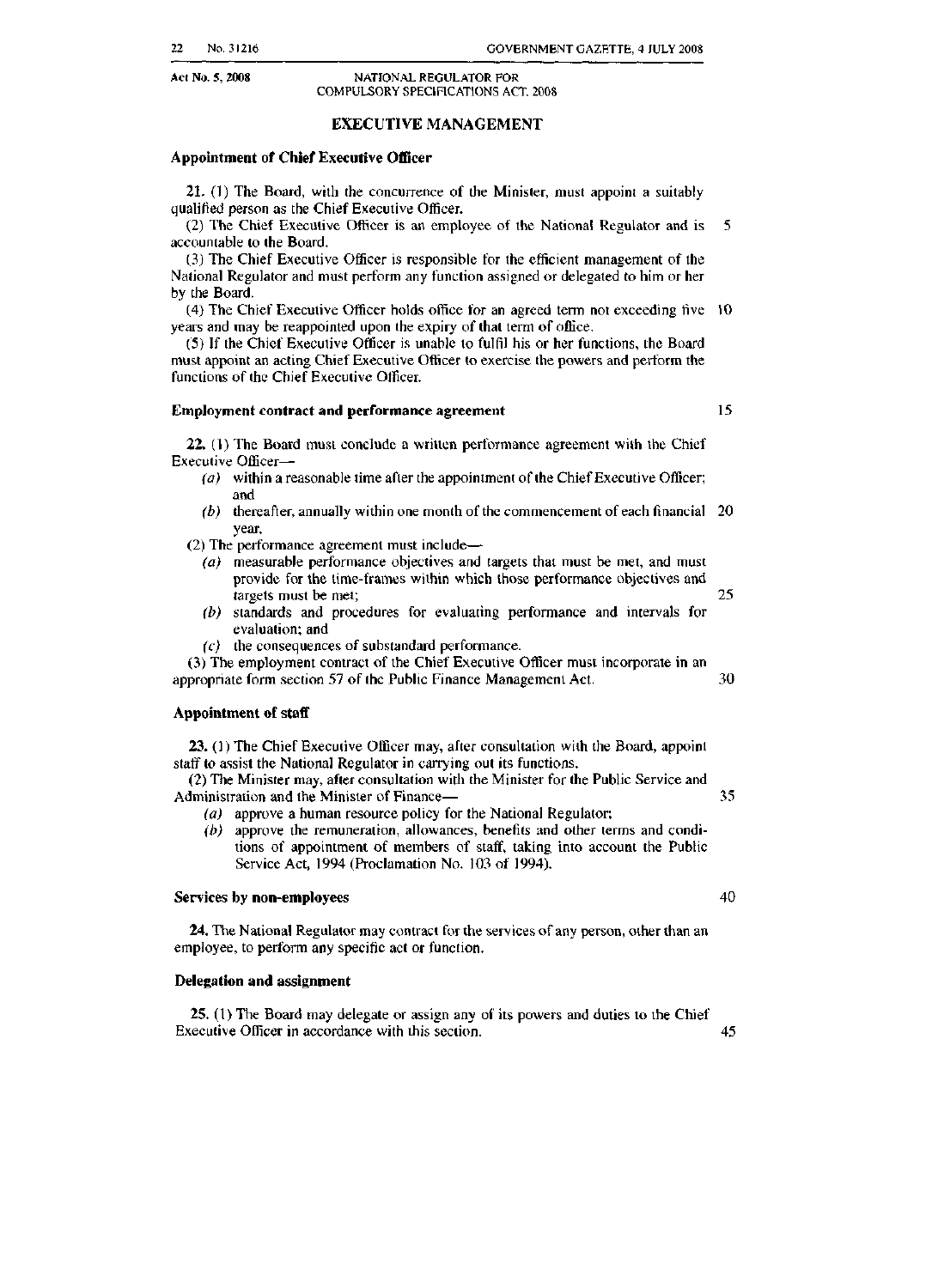Act No. *S,* 2OlI8

#### NATIONAL REGULATOR FOR COMPULSORY SPECIFICATIONS ACT, 2008

(2) The ChiefExecutive Officer may delegate any power or assign any duty conferred or imposed upon the Chief Executive Officer by or under this Act to-

- $(a)$  any other person with appropriate knowledge and experience who is under the control of the Chief Executive Officer; or
- (b) any other person, after consulting the Board.  $5$

 $(3)$  A delegation or assignment under subsections  $(1)$  and  $(2)$  must be in writing and-

- $(a)$  may be subject to any conditions or restrictions determined by the Board or the Chief Executive Officer;
- $(b)$  does not prevent the exercise of that power or the performance of that duty by the Board or the Chief Executive Officer; and 10
- (c) may be withdrawn or amended by the Board or the Chief Executive Officer.

#### FINANCIAL MANAGEMENT

#### Funding and investments

**26.** (1) The funds of the National Regulator consist of $-$ 

- *(a)* moneys appropriated by Parliament for that purpose; 15
- $(b)$  income derived by the National Regulator from its investments;
- (c) fees charged in terms of section  $14(3)(b)$ ; and
- (d) money received from any other source.

(2) The National Regulator may invest any of its funds not immediately required-

- (a) subject to any investment policy that may be prescribed in terms of section 20 7(4) of the Public Finance Management Act: and
- *(b)* in such manner as may be approved by the Minister in consultation with the Minister of Finance.

#### Application of Public Finance Management Act

27. (I) The National Regulator is a national public entity and must comply with the 25 Public Finance Management Act.

 $(2)$  For the purposes of the Public Finance Management Act--

- (a) the Board is the accounting authority as contemplated by section  $49(2)(a)$  of that Act;
- (b) the Minister is the executive authority as contemplated by section 52 of the  $30$ Public Finance Management Act; and
- $(c)$  any delegation or assignment of the Board's powers and duties must be in accordance with section 56 of the Public Finance Management Act

#### Financial year and accounting

28. The financial year of the National Regulator is from I April in any year to 31 35 March in the following year, except that the first financial year of the National Regulator begins on the date that this Act comes into operation. and ends on 31 March next following that date.

#### GENERAL PROVISIONS

#### Disclosure of certain information in public interest

29. (I) The Chief Executive Officer may, notwithstanding section 32, if it is necessary in the public interest. reveal-

(a) any information which he or she considers necessary to prevent the public from being misled concerning any aspect regulated by this Act:

40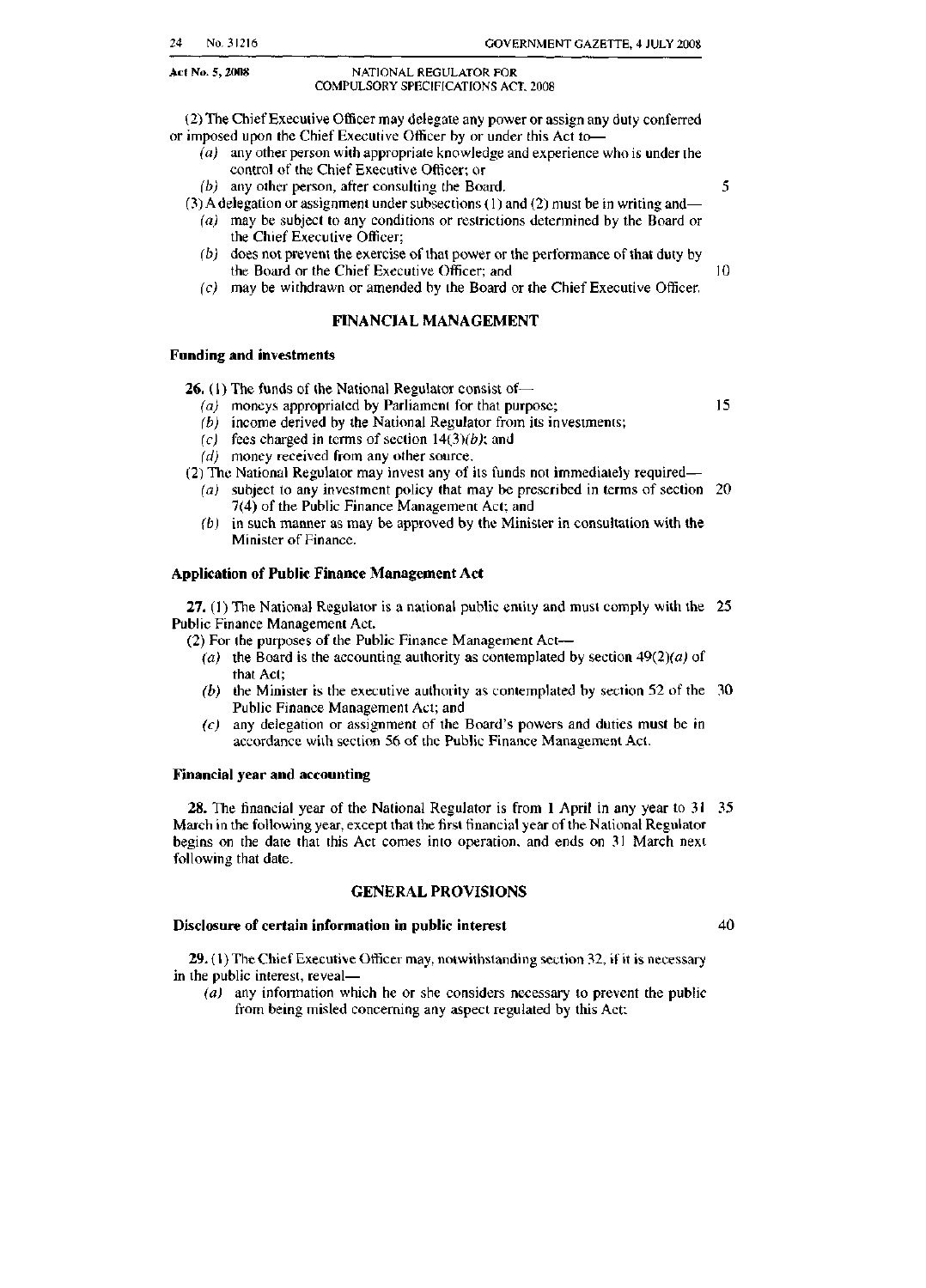#### Act No. 5, 2008 NATIONAL REGULATOR FOR COMPULSORY SPECIFICATIONS ACT. 2008

- *(b)* the faci that a commodity is not in compliance with a compulsory specification; or
- $(c)$  the name of a person who does not comply with or does not comply fully with a provision of this Act or any aspect regulated by Ihis ACI.

(2) The disclosure referred to in subsection (1) may include the trade name and trade  $-5$ mark of a commodity or product.

#### Presumption

30. If it is necessary for the purposes of this Act to determine the importer of an article, the person who is indicated on the documents concerning the import transaction as lhe importer is. in the absence of evidence to the contrary which raises reasonable 10 doubt, presumed to be the importer of that article.

#### Certain acts not interpreted as assurances or guarantees

 Regulator, the Board, a member of the Board, a committee referred to in section <sup>11</sup> or a 31. The fact that anything has been done under this Act by the Minister, the National member of such committee, the Chief Executive Officer or an employee of the National 15 Regulator in connection with any article, material, substance, act or matter, may not be interpreted as an assurance or a guarantee of any nature in respect of that article, material, substance, act or matter.

#### Confidentiality of certain information

32, Any person who is or was concerned in fhe performance of any function in terms 20 of this Act, may not disclose any information which he or she obtained in the performance of such a function, except-

- (a) to the Minister;
- (b) to any person who of necessity requires it for the performance of his or her functions in terms of this Act;  $25$
- $(c)$  if he or she is a person who of necessity supplies it in the performance of his or her functions in terms of this Act;
- $(d)$  if such information is required in terms of any law or as evidence in any court of law: or
- $(e)$  to any competent authority which requires it for the institution, or an 30 investigation with a view to the institution, of any criminal prosecution.

#### Liability of National Regulator

 National Regulator, and in such application a reference in that Act to a Minister of a 33, (I) The State Liability Act, 1957 (Act No. 20 of 1957), applies in respect of the department must be construed as a reference to the Chief Executive of the National 35 Regulator.

 (2) No person is liable for anything done or omitted in good faith when perfonning a function in terms of this Act.

#### Offences and penalties

34, (I) A person is guilty of an offence and liable on conviction to a fine or to 40 imprisonment for a period not exceeding one year if that person-

- (a) contravenes or fails to comply with section  $14(1)$ ,  $(2)$  or  $(3)$ ,  $19(2)$  or  $20(1)(a)$ ,  (b) or (c);
- $(b)$  fails to keep a commodity or product or consignment or batch in his or her possession or under his or her control at or on specified premises as 45 contemplated in section 15(1);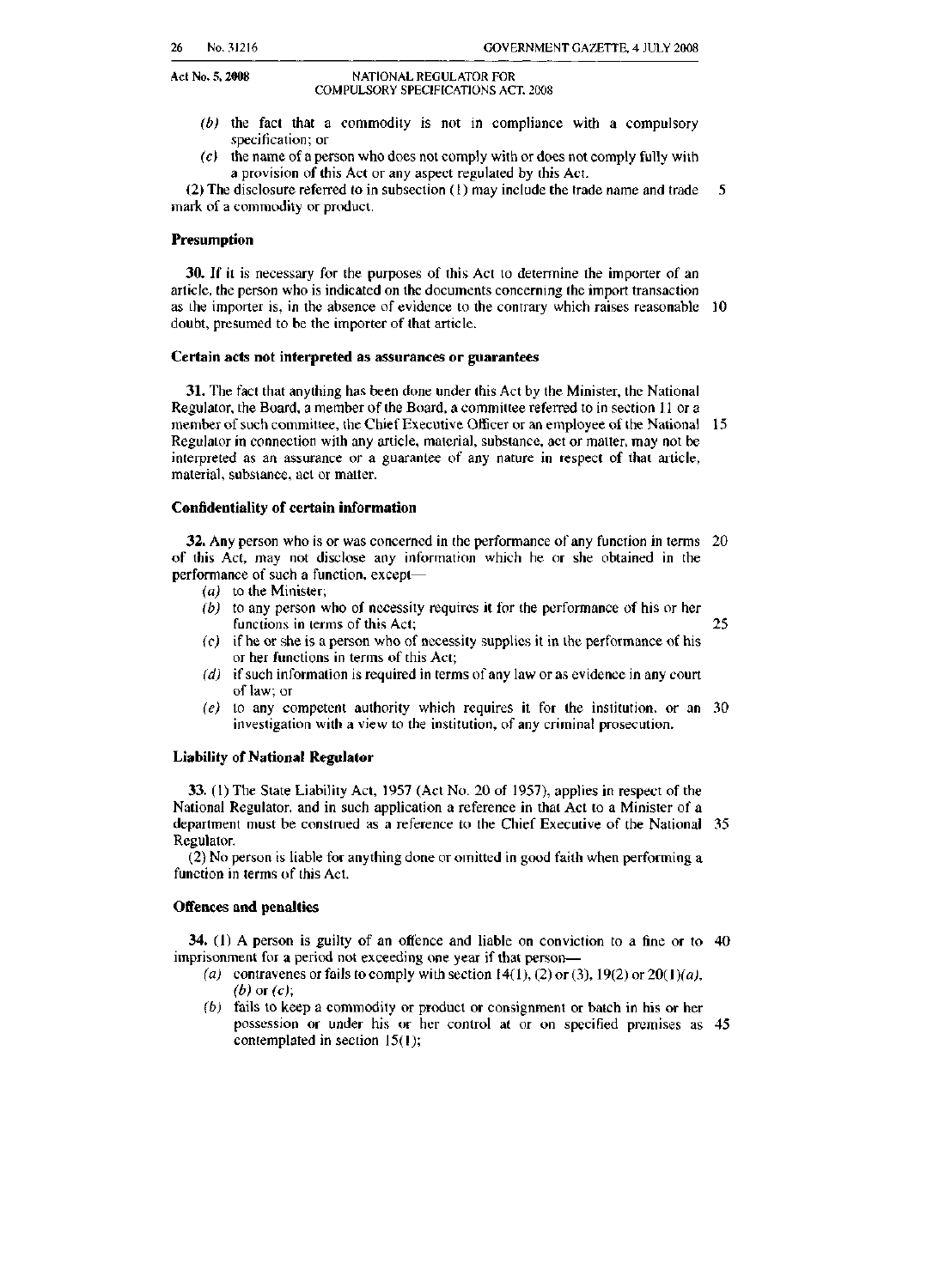#### Act No. *S. 2008* NATIONAL REGULATOR FOR COMPULSORY SPECIFICATIONS ACT. 2008

- (*C)* tampers with or disposes of a commodity or product or consignment or batch in contravention of a directive issued under section  $19(1)(g)$ ;
- $(d)$  fails to co-operate and furnish assistance to an inspector as contemplated in section  $18(2)$ ;
- (e) fails to appear before an inspector for questioning as contemplated in section 5 19(1)(g);
- *(f)* discloses any information in contravention of section 32;
- $(g)$  falsely represents any material or substance to be reference material supplied by the National Regulator:
- $(h)$  falsely holds himself or herself out to be an inspector for the purposes of this 10 Act;
- $(i)$  makes any relevant statement to an inspector which is false in any material respect, knowing it to be false;
- $(i)$  refuses or fails to answer to the best of his or her knowledge any relevant question which an inspector has in the exercise of his or her powers put to him I5 or her;
- *(k)* refuses or fails to comply to the best of his or her ability with any lawful requircment, demand or order of an inspector; or
- (f) hinders or obstructs an inspector in the exercise of his or her powers.

(2) If any person is again convicted of an offence in terms of this Act, whether it he 20 for the same or some other offence, that person is for the second or subsequent conviction liable to a fine or imprisonment for a period not exceeding four years.

(3) A courl convicting any person of an offence in terms of this Act may, in addition to any penalty imposed in respect of that offencc-

- (a) and subject to the provisions of subsection (4), order that a commodity or a 25 consignment or batch of a commodity, any other article, or any material or substance in respect of which that offence was committed, he forfeited to the State; and
- (b) summarily enquire into and assess the monetary value of any advantage gained or likely to be gained by such person in consequence of that offence 30 and impose on that person a fine to a maximum equal to the amount so assessed and, in default of payment. imprisonment for a period not exceeding one year.

(4) The Board must generally or in a particular case determine the manner in which the forfeited goods referred to in subsection  $(3)(a)$  shall be dealt with,  $35$ 

the necessary changes in the case of a forfeiture referred to in subsection  $(3)(a)$ . (5) Section 35(4) of the Criminal Procedure Act, 1977 (Act 51 of 1977), applies with

 (6) Notwithstanding anything to the conlrary in any other law contained, a magistrate's court is competent to impose any penalty provided for in this Act.

#### Transitional provisions 40

35. (I) For purposes of this section, "effective date" means the date on which the National Regulator is established as a public entity.

- (2) As from the effective date:
	- (a) All assets, liabilities, rights and obligations of the regulatory department of SABS are transferred to the National Regulator; 45
	- (b) all employees of SABS employed in the regulatory department and administrative staff responsible for administrative support with regard to compulsory specifications are transferred to the National Regulator in tenns of section 197 of the Labour Relations Act, 1995 (Act No. 66 of 1995);
	- (c) all notices, designations and certificates issued in terms of the Standards Act, 50 1993 (Act No. 29 of 1993), in respect of any mailer dealt with in this Act are deemed to have been issued in tenus of this Act; and